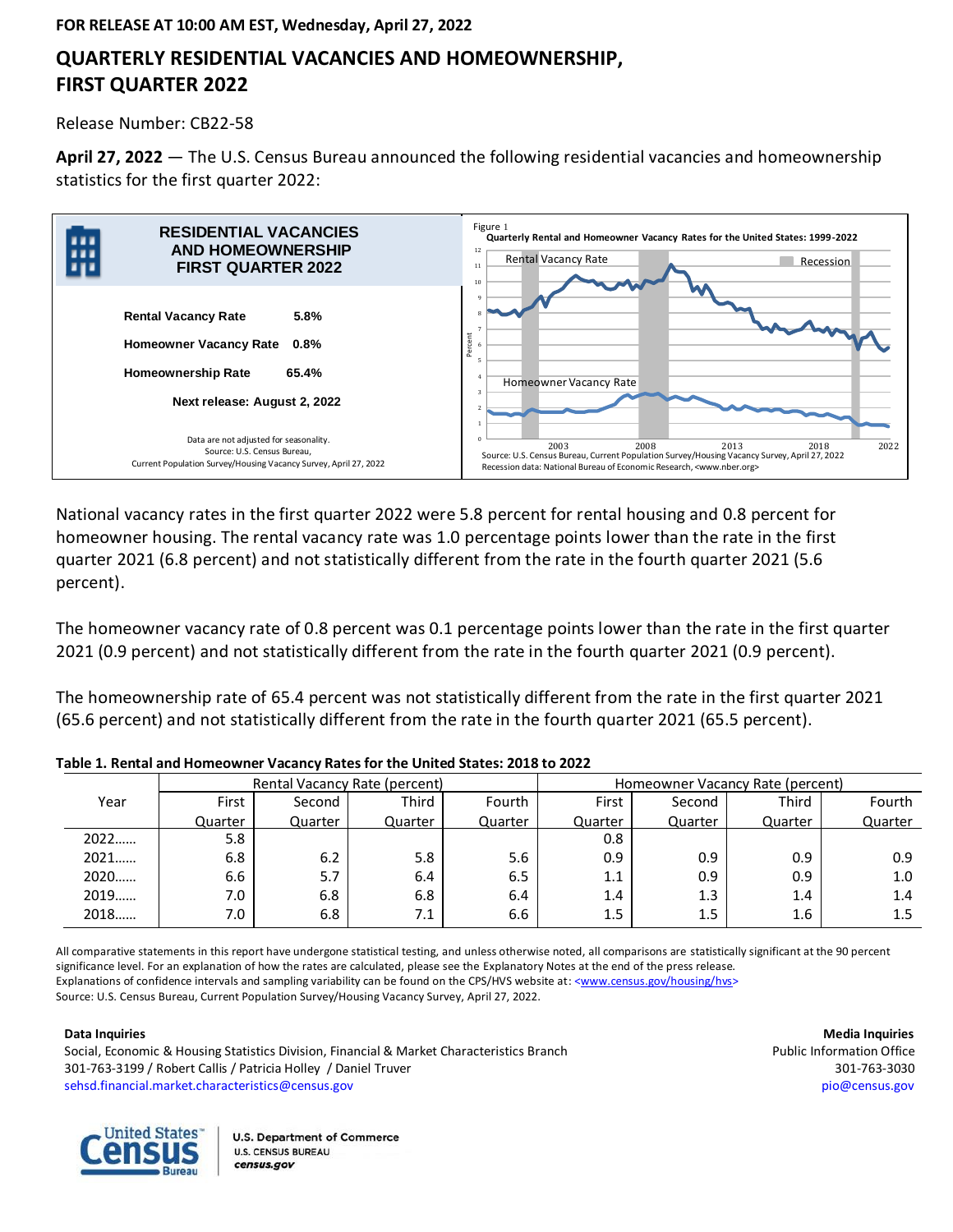

In the first quarter 2022, the median asking rent for vacant for rent units was \$1,255.

In the first quarter 2022, the median asking sales price for vacant for sale units was \$225,500.



1. Median asking rent and median asking sales price data for vacant units can be found in Historical Table 11A/B at [<www.census.gov/housing/hvs/data/histtabs>](https://www.census.gov/housing/hvs/data/histtabs.html) 2. The data in figures 2 and 3 are not adjusted for price changes.

Social, Economic & Housing Statistics Division, Financial & Market Characteristics Branch Public Information Office 301-763-3199 / Robert Callis / Patricia Holley / Daniel Truver 301-763-3030 [sehsd.financial.market.characteristics@census.gov](mailto:sehsd.financial.market.characteristics@census.gov) [pio@census.gov](http://www.census.gov/manufacturing/m3)

**Data Inquiries Media Inquiries**

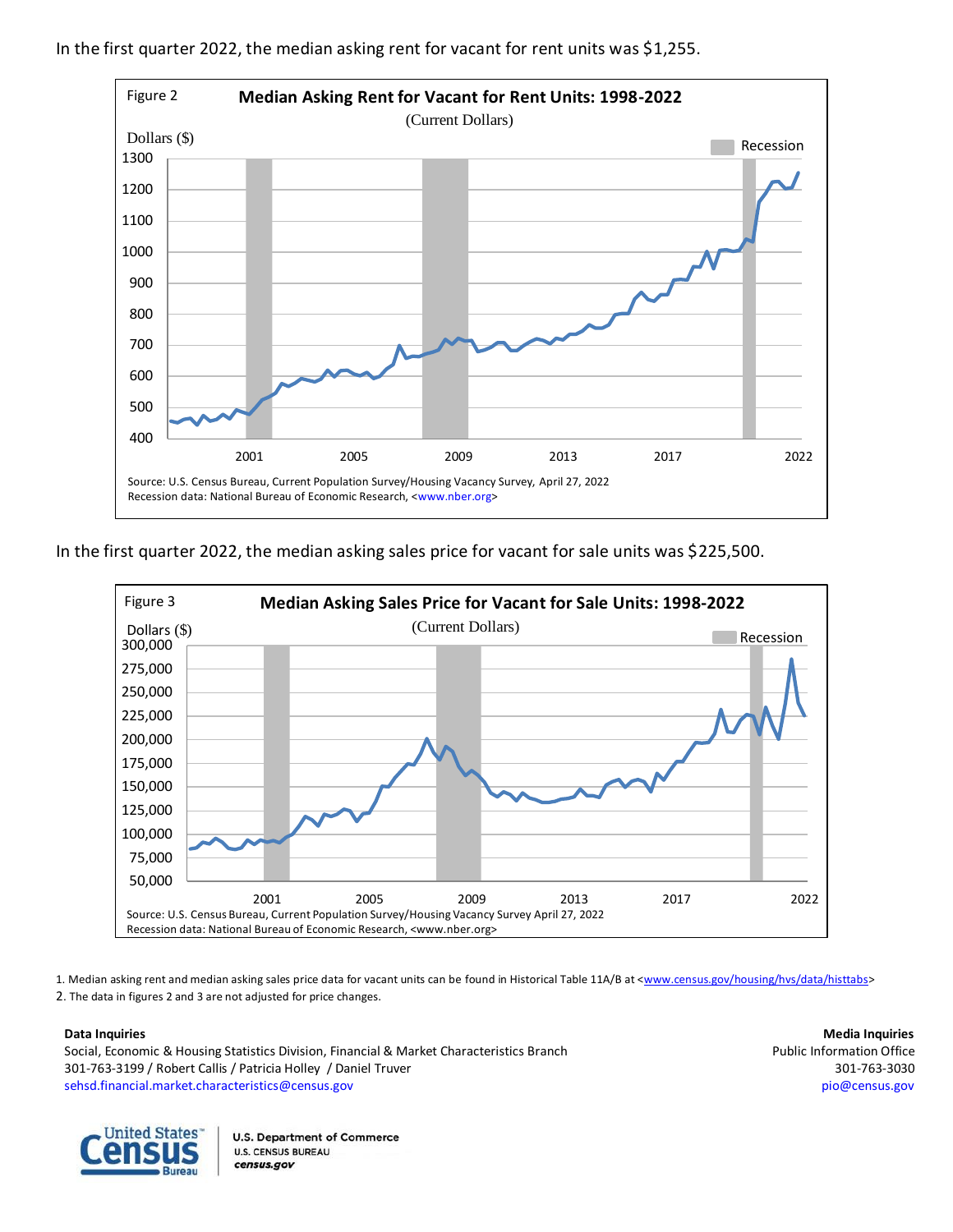The rental vacancy rate was highest outside MSAs (6.7 percent), but there was no statistical difference between the rates in principal cities (5.8 percent) and the suburbs (5.6 percent). The rates outside MSAs and in principal cities were lower than the first quarter 2021 rates, but the rate in the suburbs was not statistically different from the first quarter 2021 rate.

The homeowner vacancy rate in the suburbs (0.6 percent) was lower than the rates in principal cities (1.0 percent) and outside MSAs (1.0 percent), but the rates in principal cities and outside MSAs were virtually the same as each other. The rate in the suburbs was lower than the rate in first quarter 2021, but the rates in principal cities and outside MSAs were virtually the same as the first quarter 2021 rates.

The rental vacancy rate in the South (7.1 percent) was higher than the rate in the Midwest (5.9 percent), and both were higher than the rates in the Northeast (4.9 percent) and West (4.5 percent). However, the rate in the Northeast was not statistically different from the West. The rates in the Northeast and Midwest were lower than their first quarter 2021 rates. The rates in the South and West were not statistically different from the first quarter 2021 rates.

The homeowner vacancy rate was lowest in the West (0.5 percent). The rates in the Northeast (0.8 percent) and South (0.8 percent) were virtually the same, and neither was statistically different from the rate in the Midwest. The rates in the South and West were lower than the rates in the first quarter 2021, while rates in the Northeast and Midwest were not statistically different from the first quarter 2021 rates.

|                      |                |         | Rental Vacancy Rates (percent) |                               | Homeowner Vacancy Rates (percent) |         |                               |            |  |
|----------------------|----------------|---------|--------------------------------|-------------------------------|-----------------------------------|---------|-------------------------------|------------|--|
| Area/Region          | First<br>First |         |                                | Margins of Error <sup>a</sup> | First                             | First   | Margins of Error <sup>a</sup> |            |  |
|                      | Quarter        | Quarter | of                             | οf                            | Quarter                           | Quarter | of                            | οf         |  |
|                      | 2021           | 2022    | 2022 rate                      | difference                    | 2021                              | 2022    | 2022 rate                     | difference |  |
|                      |                |         |                                |                               |                                   |         |                               |            |  |
| United States        | 6.8            | 5.8     | 0.2                            | 0.3                           | 0.9                               | 0.8     | 0.1                           | 0.1        |  |
| Inside Metropolitan  |                |         |                                |                               |                                   |         |                               |            |  |
| Statistical Areas    | 6.7            | 5.7     | 0.3                            | 0.3                           | 0.9                               | 0.7     | 0.1                           | 0.1        |  |
| In principal cities  | 7.3            | 5.8     | 0.4                            | 0.5                           | 1.0                               | 1.0     | 0.1                           | 0.2        |  |
| Not in principal     |                |         |                                |                               |                                   |         |                               |            |  |
| cities (suburbs)     | 5.8            | 5.6     | 0.4                            | 0.5                           | 0.8                               | 0.6     | 0.1                           | 0.1        |  |
| Outside Metropolitan |                |         |                                |                               |                                   |         |                               |            |  |
| Statistical Areas    | 7.7            | 6.7     | 0.8                            | 1.0                           | 1.0                               | 1.0     | 0.2                           | 0.2        |  |
| Northeast            | 6.8            | 4.9     | 0.5                            | 0.7                           | 0.6                               | 0.8     | 0.2                           | 0.2        |  |
| Midwest              | 7.9            | 5.9     | 0.7                            | 1.0                           | 0.8                               | 0.9     | 0.2                           | 0.2        |  |
| South                | 7.5            | 7.1     | 0.4                            | 0.5                           | 1.1                               | 0.8     | 0.1                           | 0.1        |  |
| West                 | 4.9            | 4.5     | 0.4                            | 0.6                           | 0.8                               | 0.5     | 0.1                           | 0.2        |  |

### **Table 2. Rental and Homeowner Vacancy Rates by Area and Region: First Quarter 2021 and 2022**

<sup>a</sup>A margin of error is a measure of an estimate's reliability. The larger the margin of error in relation to the size of the estimate, the less reliable the estimate. This number, when added to and subtracted from the estimate, forms the 90 percent confidence interval.

Social, Economic & Housing Statistics Division, Financial & Market Characteristics Branch Public Information Office 301-763-3199 / Robert Callis / Patricia Holley / Daniel Truver 301-763-3030 [sehsd.financial.market.characteristics@census.gov](mailto:sehsd.financial.market.characteristics@census.gov) [pio@census.gov](http://www.census.gov/manufacturing/m3)



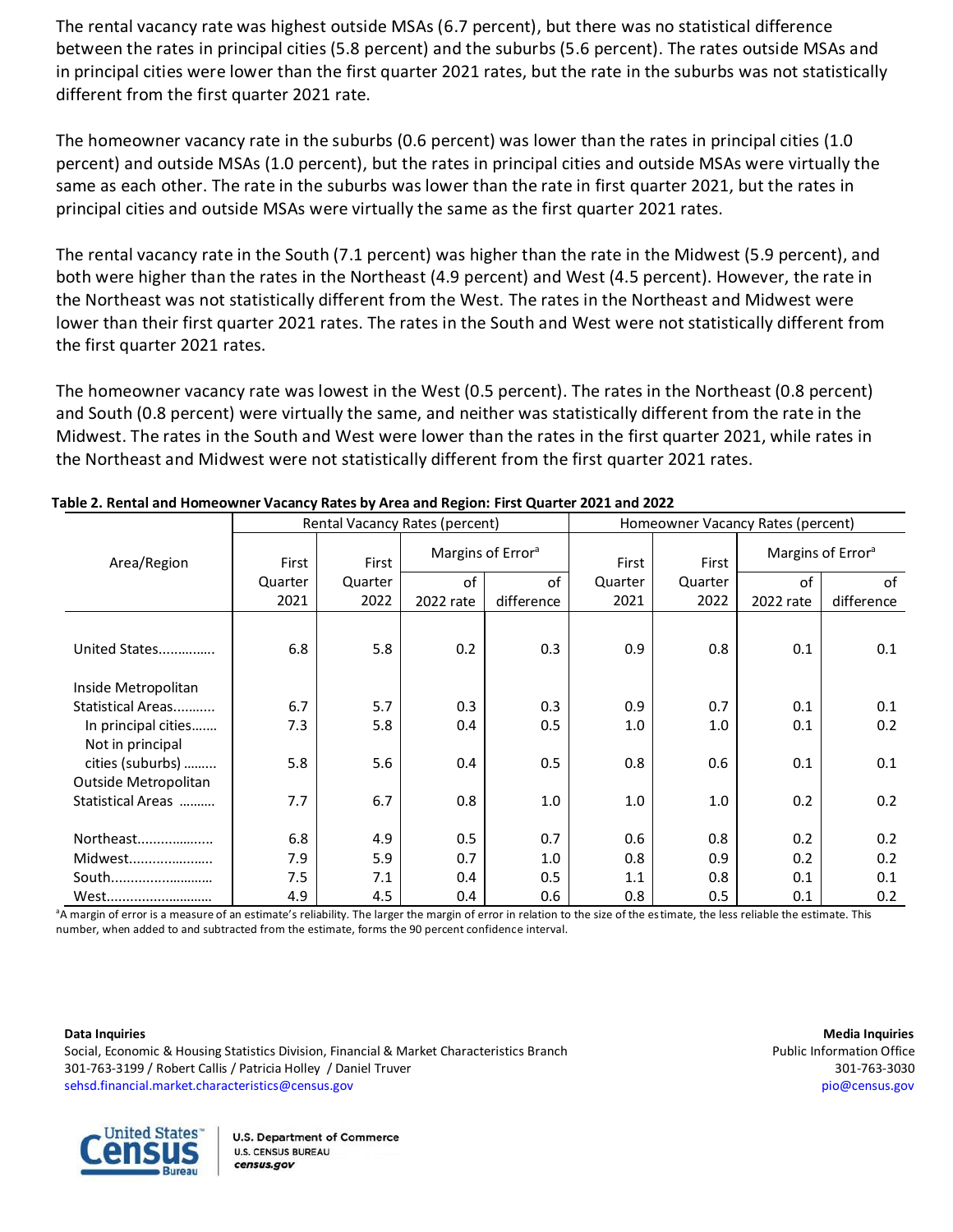Approximately 89.4 percent of the housing units in the United States in the first quarter 2022 were occupied and 10.6 percent were vacant. Owner-occupied housing units made up 58.5 percent of total housing units, while renter-occupied units made up 30.9 percent of the inventory in the first quarter 2022. Vacant yearround units comprised 7.9 percent of total housing units, while 2.7 percent were vacant for seasonal use. Approximately 1.9 percent of the total units were vacant for rent, 0.5 percent were vacant for sale only and 0.7 percent were rented or sold but not yet occupied. Vacant units that were held off market comprised 4.9 percent of the total housing stock – 1.5 percent were for occasional use, 0.8 percent were temporarily occupied by persons with usual residence elsewhere (URE) and 2.6 percent were vacant for a variety of other reasons.

|                    | First   | First   | Difference       | Margins of Error <sup>b</sup> | Percent of |        |
|--------------------|---------|---------|------------------|-------------------------------|------------|--------|
| <b>Type</b>        | Quarter | Quarter | Between          | of 2022                       | of         | total  |
|                    | 2021(r) | 2022    | <b>Estimates</b> | estimate                      | difference | (2022) |
|                    |         |         |                  |                               |            |        |
| All housing units  | 141,489 | 142,711 | 1,222            | (X)                           | (X)        | 100.0  |
|                    |         |         |                  |                               |            |        |
| Occupied           | 125,901 | 127,574 | 1,673            | 235                           | 313        | 89.4   |
| Owner              | 82,558  | 83,422  | 864              | 487                           | 670        | 58.5   |
| Renter             | 43,343  | 44,152  | 809              | 576                           | 778        | 30.9   |
|                    |         |         |                  |                               |            |        |
| Vacant             | 15,587  | 15,137  | -450             | 331                           | 421        | 10.6   |
| Year-round         | 11,833  | 11,302  | $-531$           | 287                           | 347        | 7.9    |
| For rent           | 3,178   | 2,730   | -448             | 111                           | 153        | 1.9    |
| For sale only      | 735     | 667     | -68              | 54                            | 69         | 0.5    |
| Rented or Sold     | 939     | 928     | $-11$            | 56                            | 75         | 0.7    |
| Held off Market    | 6,981   | 6,977   | $-4$             | 231                           | 273        | 4.9    |
| For Occ'l Use      | 1,972   | 2,086   | 114              | 164                           | 177        | 1.5    |
| Temp Occ by URE    | 1,225   | 1,186   | $-39$            | 120                           | 142        | 0.8    |
| Other <sup>c</sup> | 3,784   | 3,706   | -78              | 148                           | 181        | 2.6    |
| Seasonal           | 3,754   | 3,835   | 81               | 228                           | 247        | 2.7    |

 **Table 3. Estimates of the Total Housing Inventory for the United States: First Quarter 2021 and 2022<sup>a</sup>** (Estimates are in thousands, estimates may not add to total due to rounding)

<sup>a</sup>The housing inventory estimates are benchmarked to the 2010 Census.

<sup>b</sup>A margin of error is a measure of an estimate's reliability. The larger the margin of error in relation to the size of the estimate, the less reliable the estimate. This number, when added to and subtracted from the estimate, forms the 90 percent confidence interval.

<sup>c</sup>A detailed breakdown of the 'other' vacant category can be found in Historical Table 18 <[www.census.gov/housing/hvs/data/histtabs>](https://www.census.gov/housing/hvs/data/histtabs.html)

(r) Revised using vintage 2020 housing unit controls. See note below.

 X Not Applicable. Since the number of housing units is set equal to an independent national measure, there is no sampling error, and hence no confidence interval. 1. Since first quarter 2003, the Current Population Survey/Housing Vacancy Survey estimates have been controlled to an independent set of housing unit estimates produced annually by the Census Bureau's Population Division from Census 2000 and 2010 and updated using building permit data, estimates of housing loss, and other administrative record data. Doing so makes the CPS/HVS estimates of housing units more comparable to other Census Bureau housing surveys controlled to these census-based estimates. The housing unit controls affect the estimate of vacant units in the sense that the estimates of total occupied and vacant units sum to the control total. Vacancy *rates* and homeownership *rates* are not affected by this change.

 2. Beginning in the second quarter 2021, the housing inventory estimates are based on vintage 2020 housing unit controls that are projected forward through the current quarter 2021. The first quarter 2022 housing inventory estimates, shown above, reflect vintage 2020 housing unit controls, benchmarked to the 2010 Census. The CPS/HVS historical table series, from the first quarter 2010 through the first quarter 2021, has also been revised based on vintage 2020 housing unit controls. These revised estimates and additional information on terms and definitions can be found at: [<www.census.gov/housing/hvs/data/histtabs>](https://www.census.gov/housing/hvs/data/histtabs.html)

 3. For the methodology used in developing the housing unit estimates used for controls in the CPS/HVS, please see the Census Bureau's Population Division website: [<www.census.gov/programs-surveys/popest.h](http://www.census.gov/programs-surveys/popest.html)tml>

Source: U.S. Census Bureau, Current Population Survey/Housing Vacancy Survey, April 27, 2022.

Social, Economic & Housing Statistics Division, Financial & Market Characteristics Branch Public Information Office 301-763-3199 / Robert Callis / Patricia Holley / Daniel Truver 301-763-3030 [sehsd.financial.market.characteristics@census.gov](mailto:sehsd.financial.market.characteristics@census.gov) [pio@census.gov](http://www.census.gov/manufacturing/m3)

**Data Inquiries Media Inquiries**

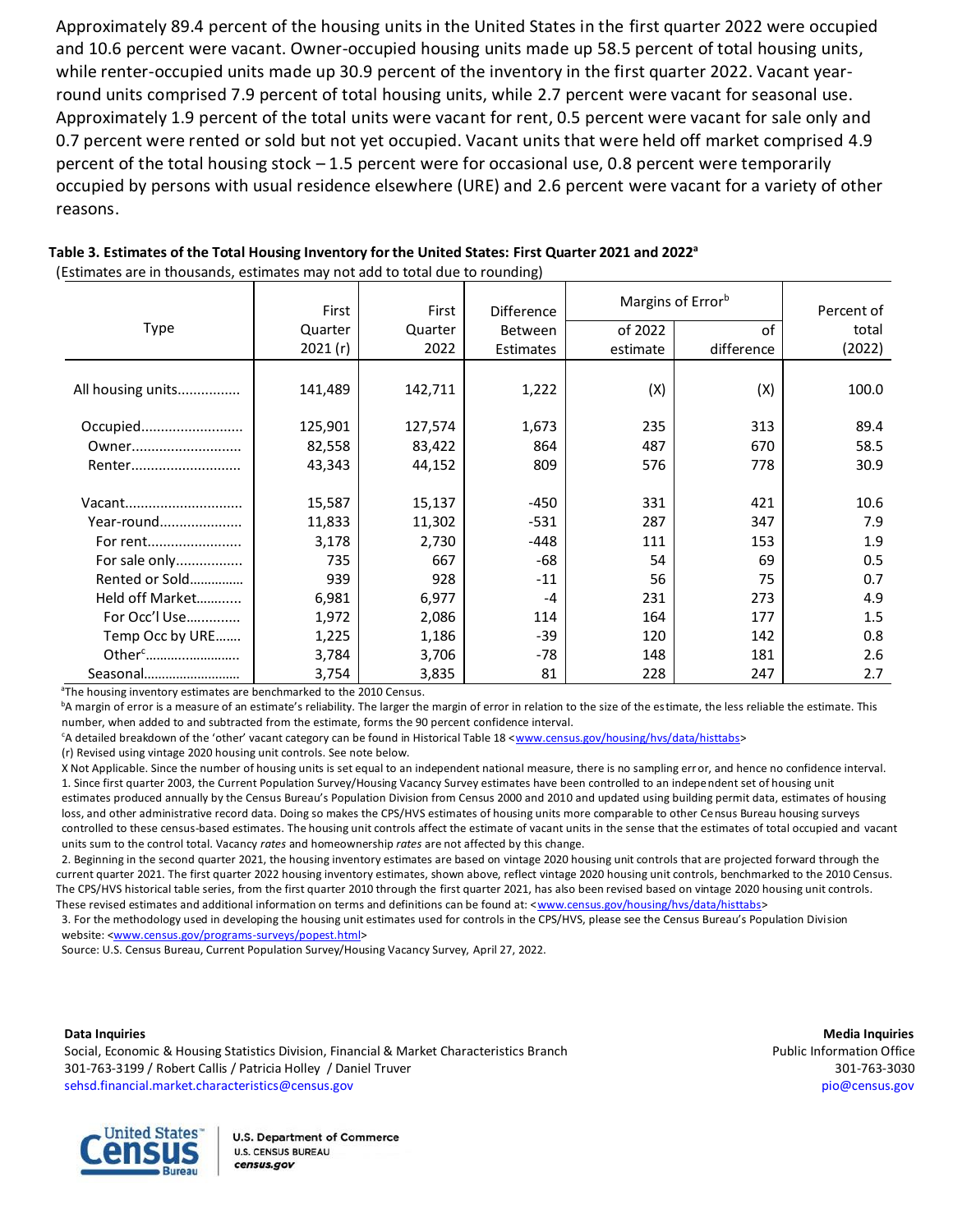The homeownership rate of 65.4 percent was not statistically different from the rate in the first quarter 2021 (65.6 percent) and the fourth quarter 2021 (65.5 percent).



|  | Table 4. Homeownership Rates for the United States: 2001 to 2022 |
|--|------------------------------------------------------------------|
|--|------------------------------------------------------------------|

|                   | Homeownership Rates (percent) |                  |                |         |                      |                  |      |                |  |  |
|-------------------|-------------------------------|------------------|----------------|---------|----------------------|------------------|------|----------------|--|--|
| Year              | <b>First Quarter</b>          |                  | Second Quarter |         | <b>Third Quarter</b> |                  |      | Fourth Quarter |  |  |
|                   | Rate                          | MOE <sup>a</sup> | Rate           | $MOE^a$ | Rate                 | MOE <sup>a</sup> | Rate | $MOE^a$        |  |  |
|                   |                               |                  |                |         |                      |                  |      |                |  |  |
| 2022              | 65.4                          | 0.5              |                |         |                      |                  |      |                |  |  |
| 2021              | 65.6                          | 0.5              | 65.4           | 0.5     | 65.4                 | 0.5              | 65.5 | 0.5            |  |  |
| 2020              | 65.3                          | 0.5              | 67.9           | 0.5     | 67.4                 | 0.5              | 65.8 | 0.5            |  |  |
|                   |                               |                  |                |         |                      |                  |      |                |  |  |
| $2019$            | 64.2                          | 0.5              | 64.1           | 0.5     | 64.8                 | 0.5              | 65.1 | 0.5            |  |  |
| 2018              | 64.2                          | 0.5              | 64.3           | 0.5     | 64.4                 | 0.5              | 64.8 | 0.5            |  |  |
| 2017              | 63.6                          | 0.5              | 63.7           | 0.5     | 63.9                 | 0.5              | 64.2 | 0.5            |  |  |
| 2016              | 63.5                          | 0.5              | 62.9           | 0.5     | 63.5                 | 0.5              | 63.7 | 0.5            |  |  |
| 2015              | 63.7                          | 0.5              | 63.4           | 0.5     | 63.7                 | 0.5              | 63.8 | 0.5            |  |  |
|                   |                               |                  |                |         |                      |                  |      |                |  |  |
| 2014              | 64.8                          | 0.5              | 64.7           | 0.5     | 64.4                 | 0.5              | 64.0 | 0.5            |  |  |
| 2013              | 65.0                          | 0.5              | 65.0           | 0.5     | 65.3                 | 0.5              | 65.2 | 0.5            |  |  |
| 2012              | 65.4                          | 0.5              | 65.5           | 0.5     | 65.5                 | 0.5              | 65.4 | 0.5            |  |  |
| 2011              | 66.4                          | 0.5              | 65.9           | 0.5     | 66.3                 | 0.5              | 66.0 | 0.5            |  |  |
| 2010              | 67.1                          | 0.5              | 66.9           | 0.5     | 66.9                 | 0.5              | 66.5 | 0.5            |  |  |
|                   |                               |                  |                |         |                      |                  |      |                |  |  |
| 2009              | 67.3                          | 0.5              | 67.4           | 0.5     | 67.6                 | 0.5              | 67.2 | 0.5            |  |  |
| 2008              | 67.8                          | 0.5              | 68.1           | 0.5     | 67.9                 | 0.5              | 67.5 | 0.5            |  |  |
| 2007              | 68.4                          | 0.5              | 68.2           | 0.5     | 68.2                 | 0.5              | 67.8 | 0.5            |  |  |
| 2006              | 68.5                          | 0.5              | 68.7           | 0.5     | 69.0                 | 0.5              | 68.9 | 0.5            |  |  |
| 2005              | 69.1                          | 0.5              | 68.6           | 0.5     | 68.8                 | 0.5              | 69.0 | 0.5            |  |  |
|                   |                               |                  |                |         |                      |                  |      |                |  |  |
| 2004              | 68.6                          | 0.3              | 69.2           | 0.2     | 69.0                 | 0.2              | 69.2 | 0.3            |  |  |
| 2003              | 68.0                          | 0.3              | 68.0           | 0.3     | 68.4                 | 0.3              | 68.6 | 0.3            |  |  |
| 2002 <sup>b</sup> | 67.8                          | 0.3              | 67.6           | 0.3     | 68.0                 | 0.3              | 68.3 | 0.3            |  |  |
| 2001              | 67.5                          | 0.3              | 67.7           | 0.3     | 68.1                 | 0.3              | 68.0 | 0.3            |  |  |

<sup>a</sup>A margin of error is a measure of an estimate's reliability. The larger the margin of error in relation to the size of the estimate, the less reliable the estimate. This number, when added to and subtracted from the estimate, forms the 90 percent confidence interval. <sup>b</sup>Revised in 2002 to incorporate information collected in Census 2000. Source: U.S. Census Bureau, Current Population Survey/Housing Vacancy Survey, April 27, 2022.

Social, Economic & Housing Statistics Division, Financial & Market Characteristics Branch Public Information Office 301-763-3199 / Robert Callis / Patricia Holley / Daniel Truver 301-763-3030 [sehsd.financial.market.characteristics@census.gov](mailto:sehsd.financial.market.characteristics@census.gov) [pio@census.gov](http://www.census.gov/manufacturing/m3)

**Data Inquiries Media Inquiries**

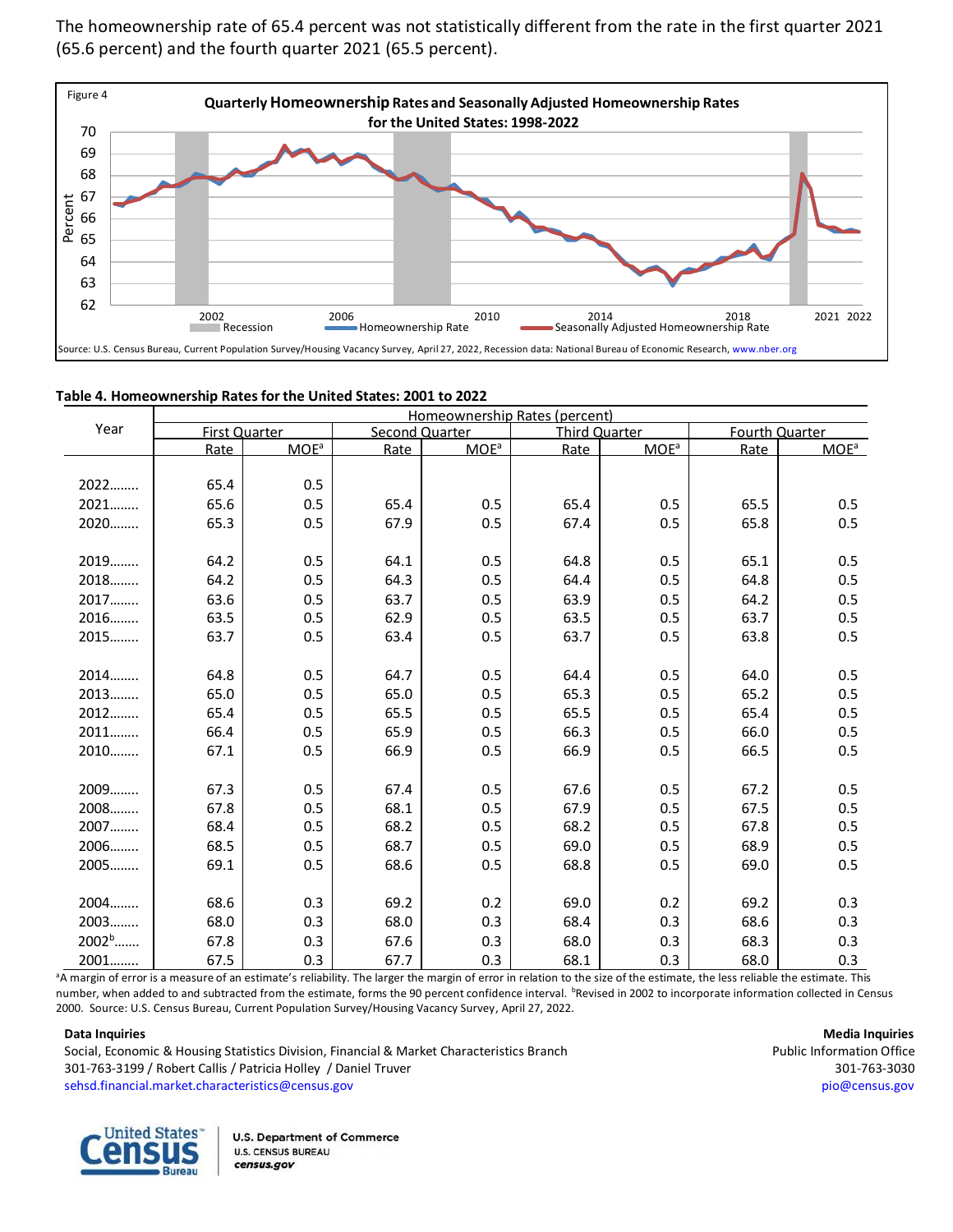Table 4SA shows the seasonally adjusted homeownership rates for the United States, from 2000 through the first quarter 2022. (Research has shown that seasonality for homeownership rates is present.) When adjusted for seasonal variation, the fourth quarter 2021 homeownership rate was not statistically different from the rate in the first quarter 2021 and virtually the same as the rate in the fourth quarter 2021.

|          |      | Homeownership Rates (percent), Seasonally Adjusted |                |                         |                      |                         |                |                         |  |  |  |  |  |
|----------|------|----------------------------------------------------|----------------|-------------------------|----------------------|-------------------------|----------------|-------------------------|--|--|--|--|--|
| Year     |      | <b>First Quarter</b>                               | Second Quarter |                         | <b>Third Quarter</b> |                         | Fourth Quarter |                         |  |  |  |  |  |
|          | Rate | <b>MOE</b> <sup>b</sup>                            | Rate           | <b>MOE</b> <sup>b</sup> | Rate                 | <b>MOE</b> <sup>b</sup> | Rate           | <b>MOE</b> <sup>b</sup> |  |  |  |  |  |
|          |      |                                                    |                |                         |                      |                         |                |                         |  |  |  |  |  |
| 2022     | 65.4 | 0.5                                                |                |                         |                      |                         |                |                         |  |  |  |  |  |
| 2021     | 65.6 | 0.5                                                | 65.6           | 0.5                     | 65.4                 | 0.5                     | 65.4           | 0.5                     |  |  |  |  |  |
| 2020     | 65.3 | 0.5                                                | 68.1           | 0.5                     | 67.4                 | 0.5                     | 65.7           | 0.5                     |  |  |  |  |  |
|          |      |                                                    |                |                         |                      |                         |                |                         |  |  |  |  |  |
| 2019     | 64.2 | 0.5                                                | 64.3           | 0.5                     | 64.8                 | 0.5                     | 65.0           | 0.5                     |  |  |  |  |  |
| 2018     | 64.2 | 0.5                                                | 64.5           | 0.5                     | 64.4                 | 0.5                     | 64.6           | 0.5                     |  |  |  |  |  |
| 2017     | 63.6 | 0.5                                                | 63.9           | 0.5                     | 63.9                 | 0.5                     | 64.0           | 0.5                     |  |  |  |  |  |
| 2016     | 63.5 | 0.5                                                | 63.1           | 0.5                     | 63.5                 | 0.5                     | 63.5           | 0.5                     |  |  |  |  |  |
| 2015     | 63.8 | 0.5                                                | 63.5           | 0.5                     | 63.6                 | 0.5                     | 63.7           | 0.5                     |  |  |  |  |  |
|          |      |                                                    |                |                         |                      |                         |                |                         |  |  |  |  |  |
| 2014     | 64.9 | 0.5                                                | 64.8           | 0.5                     | 64.3                 | 0.5                     | 63.9           | 0.5                     |  |  |  |  |  |
| 2013     | 65.2 | 0.5                                                | 65.1           | 0.5                     | 65.2                 | 0.5                     | 65.1           | 0.5                     |  |  |  |  |  |
| 2012     | 65.6 | 0.5                                                | 65.6           | 0.5                     | 65.4                 | 0.5                     | 65.3           | 0.5                     |  |  |  |  |  |
| 2011     | 66.5 | 0.5                                                | 66.0           | 0.5                     | 66.1                 | 0.5                     | 65.9           | 0.5                     |  |  |  |  |  |
| 2010     | 67.2 | 0.5                                                | 66.9           | 0.5                     | 66.7                 | 0.5                     | 66.5           | 0.5                     |  |  |  |  |  |
|          |      |                                                    |                |                         |                      |                         |                |                         |  |  |  |  |  |
| 2009     | 67.4 | 0.5                                                | 67.4           | 0.5                     | 67.4                 | 0.5                     | 67.2           | 0.5                     |  |  |  |  |  |
| 2008     | 67.9 | 0.5                                                | 68.1           | 0.5                     | 67.7                 | 0.5                     | 67.5           | 0.5                     |  |  |  |  |  |
| 2007     | 68.5 | 0.5                                                | 68.3           | 0.5                     | 68.0                 | 0.5                     | 67.8           | 0.5                     |  |  |  |  |  |
| 2006     | 68.6 | 0.5                                                | 68.8           | 0.5                     | 68.9                 | 0.5                     | 68.8           | 0.5                     |  |  |  |  |  |
| 2005     | 69.2 | 0.5                                                | 68.7           | 0.5                     | 68.7                 | 0.5                     | 68.9           | 0.5                     |  |  |  |  |  |
|          |      |                                                    |                |                         |                      |                         |                |                         |  |  |  |  |  |
| 2004     | 68.7 | 0.2                                                | 69.4           | 0.1                     | 68.9                 | 0.1                     | 69.1           | 0.2                     |  |  |  |  |  |
| 2003     | 68.1 | 0.2                                                | 68.2           | 0.2                     | 68.3                 | 0.2                     | 68.5           | 0.2                     |  |  |  |  |  |
| $2002^c$ | 67.9 | 0.2                                                | 67.8           | 0.2                     | 67.9                 | 0.2                     | 68.2           | 0.2                     |  |  |  |  |  |
| 2001     | 67.6 | 0.2                                                | 67.8           | 0.2                     | 67.9                 | 0.2                     | 67.9           | 0.2                     |  |  |  |  |  |
| 2000     | 67.1 | 0.2                                                | 67.3           | 0.2                     | 67.5                 | 0.2                     | 67.5           | 0.2                     |  |  |  |  |  |

| Table 4SA. Homeownership Rates for the United States: 2000 to 2022, Seasonally Adjusted <sup>a</sup> |
|------------------------------------------------------------------------------------------------------|
|------------------------------------------------------------------------------------------------------|

<sup>a</sup>As new quarterly data are input, previous quarters' seasonally adjusted homeownership rates may change.

<sup>b</sup>A margin of error is a measure of an estimate's reliability. The larger the margin of error in relation to the size of the estimate, the less reliable the estimate. This number, when added to and subtracted from the estimate, forms the 90 percent confidence interval.

<sup>c</sup>Revised in 2002 to incorporate information collected in Census 2000.

Source: U.S. Census Bureau, Current Population Survey/Housing Vacancy Survey, April 27, 2022.

Social, Economic & Housing Statistics Division, Financial & Market Characteristics Branch Public Information Office 301-763-3199 / Robert Callis / Patricia Holley / Daniel Truver 301-763-3030 [sehsd.financial.market.characteristics@census.gov](mailto:sehsd.financial.market.characteristics@census.gov) [pio@census.gov](http://www.census.gov/manufacturing/m3)

**Data Inquiries Media Inquiries**

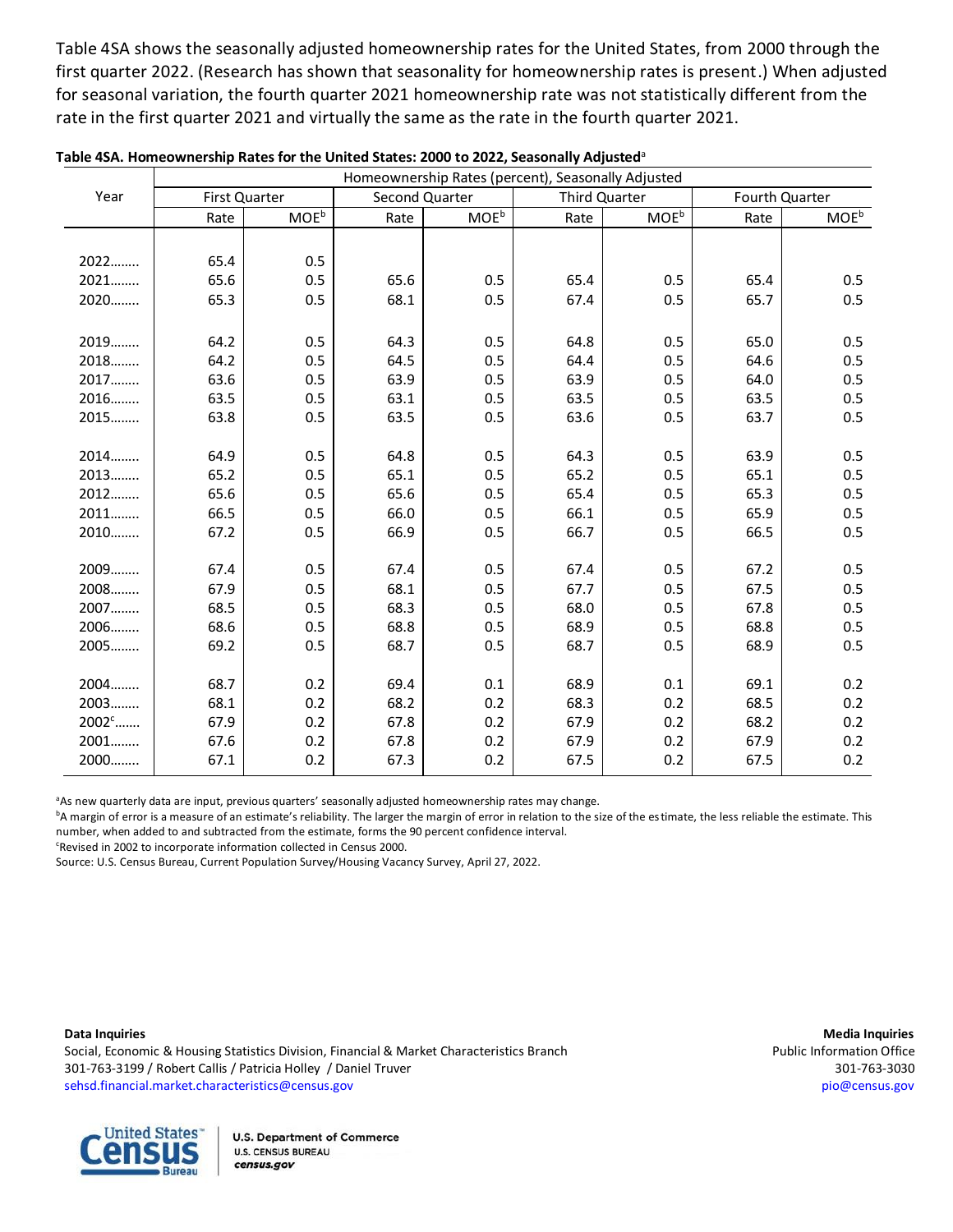The first quarter 2022 homeownership rate was highest in the Midwest (70.0 percent), followed by the South (67.4 percent), Northeast (61.8 percent), and West (60.2 percent). The homeownership rate in the Northeast was lower than the first quarter 2021 rate, while rates in all other regions were not statistically different from the first quarter 2021 rates.

|                      |      |                         |      | Homeownership Rates (percent) |      |                         |      |                         |      |                         |  |  |  |
|----------------------|------|-------------------------|------|-------------------------------|------|-------------------------|------|-------------------------|------|-------------------------|--|--|--|
| Year/Quarter         |      | <b>United States</b>    |      | Northeast                     |      | Midwest                 |      | South                   |      | West                    |  |  |  |
|                      | Rate | <b>MOE</b> <sup>a</sup> | Rate | <b>MOE</b> <sup>a</sup>       | Rate | <b>MOE</b> <sup>a</sup> | Rate | <b>MOE</b> <sup>a</sup> | Rate | <b>MOE</b> <sup>a</sup> |  |  |  |
|                      |      |                         |      |                               |      |                         |      |                         |      |                         |  |  |  |
| 2022                 |      |                         |      |                               |      |                         |      |                         |      |                         |  |  |  |
| First Quarter        | 65.4 | 0.5                     | 61.8 | 0.7                           | 70.0 | 0.6                     | 67.4 | 0.5                     | 60.2 | 0.7                     |  |  |  |
|                      |      |                         |      |                               |      |                         |      |                         |      |                         |  |  |  |
| 2021                 |      |                         |      |                               |      |                         |      |                         |      |                         |  |  |  |
| Fourth Quarter       | 65.5 | 0.5                     | 62.4 | 0.7                           | 70.1 | 0.6                     | 67.3 | 0.5                     | 60.5 | 0.7                     |  |  |  |
| <b>Third Quarter</b> | 65.4 | 0.5                     | 61.7 | 0.7                           | 70.9 | 0.6                     | 67.0 | 0.5                     | 59.9 | 0.7                     |  |  |  |
| Second Quarter       | 65.4 | 0.5                     | 61.8 | 0.7                           | 70.7 | 0.6                     | 67.1 | 0.5                     | 60.1 | 0.7                     |  |  |  |
| First Quarter        | 65.6 | 0.5                     | 63.1 | 0.7                           | 70.3 | 0.6                     | 67.4 | 0.5                     | 59.7 | 0.7                     |  |  |  |
|                      |      |                         |      |                               |      |                         |      |                         |      |                         |  |  |  |
| 2020                 |      |                         |      |                               |      |                         |      |                         |      |                         |  |  |  |
| Fourth Quarter       | 65.8 | 0.5                     | 62.6 | 0.7                           | 70.8 | 0.6                     | 67.7 | 0.5                     | 60.4 | 0.7                     |  |  |  |
| <b>Third Quarter</b> | 67.4 | 0.5                     | 62.0 | 0.7                           | 71.2 | 0.6                     | 70.8 | 0.5                     | 62.1 | 0.7                     |  |  |  |
| Second Quarter       | 67.9 | 0.5                     | 63.3 | 0.7                           | 71.4 | 0.6                     | 71.1 | 0.5                     | 62.6 | 0.7                     |  |  |  |
| First Quarter        | 65.3 | 0.5                     | 62.4 | 0.7                           | 69.2 | 0.6                     | 67.6 | 0.5                     | 60.1 | 0.7                     |  |  |  |
|                      |      |                         |      |                               |      |                         |      |                         |      |                         |  |  |  |
| 2019                 |      |                         |      |                               |      |                         |      |                         |      |                         |  |  |  |
| Fourth Quarter       | 65.1 | 0.5                     | 62.3 | 0.7                           | 69.5 | 0.6                     | 66.7 | 0.5                     | 60.3 | 0.7                     |  |  |  |
| <b>Third Quarter</b> | 64.8 | 0.5                     | 61.7 | 0.7                           | 69.0 | 0.6                     | 66.2 | 0.6                     | 60.6 | 0.7                     |  |  |  |
| Second Quarter       | 64.1 | 0.5                     | 61.2 | 0.7                           | 68.0 | 0.6                     | 66.0 | 0.6                     | 59.3 | 0.7                     |  |  |  |
| First Quarter        | 64.2 | 0.5                     | 60.7 | 0.8                           | 68.2 | 0.6                     | 66.2 | 0.6                     | 59.8 | 0.7                     |  |  |  |
|                      |      |                         |      |                               |      |                         |      |                         |      |                         |  |  |  |
| 2018                 |      |                         |      |                               |      |                         |      |                         |      |                         |  |  |  |
| Fourth Quarter       | 64.8 | 0.5                     | 61.3 | 0.8                           | 69.3 | 0.6                     | 66.0 | 0.6                     | 60.9 | 0.7                     |  |  |  |
| <b>Third Quarter</b> | 64.4 | 0.5                     | 61.5 | 0.8                           | 69.0 | 0.6                     | 65.4 | 0.6                     | 60.2 | 0.7                     |  |  |  |
| Second Quarter       | 64.3 | 0.5                     | 61.3 | 0.8                           | 68.3 | 0.6                     | 65.9 | 0.6                     | 59.7 | 0.7                     |  |  |  |
| <b>First Quarter</b> | 64.2 | 0.5                     | 60.5 | 0.8                           | 67.9 | 0.7                     | 66.3 | 0.6                     | 59.7 | 0.7                     |  |  |  |

| Table 5. Homeownership Rates for the United States and Regions: 2017 to 2022 |  |
|------------------------------------------------------------------------------|--|
|------------------------------------------------------------------------------|--|

<sup>a</sup>A margin of error is a measure of an estimate's reliability. The larger the margin of error in relation to the size of the estimate, the less reliable the estimate. This number, when added to and subtracted from the estimate, forms the 90 percent confidence interval.<br>Contract for the Care of the substantial contract of the site of the substantial contract of 27,2000. Source: U.S. Census Bureau, Current Population Survey/Housing Vacancy Survey, April 27, 2022.<br>.

**Data Inquiries Media Inquiries** Social, Economic & Housing Statistics Division, Financial & Market Characteristics Branch **Public Information Office** 301-763-3199 / Robert Callis / Patricia Holley / Daniel Truver 301-763-3030 [sehsd.financial.market.characteristics@census.gov](mailto:sehsd.financial.market.characteristics@census.gov) [pio@census.gov](http://www.census.gov/manufacturing/m3) Data Inquiries



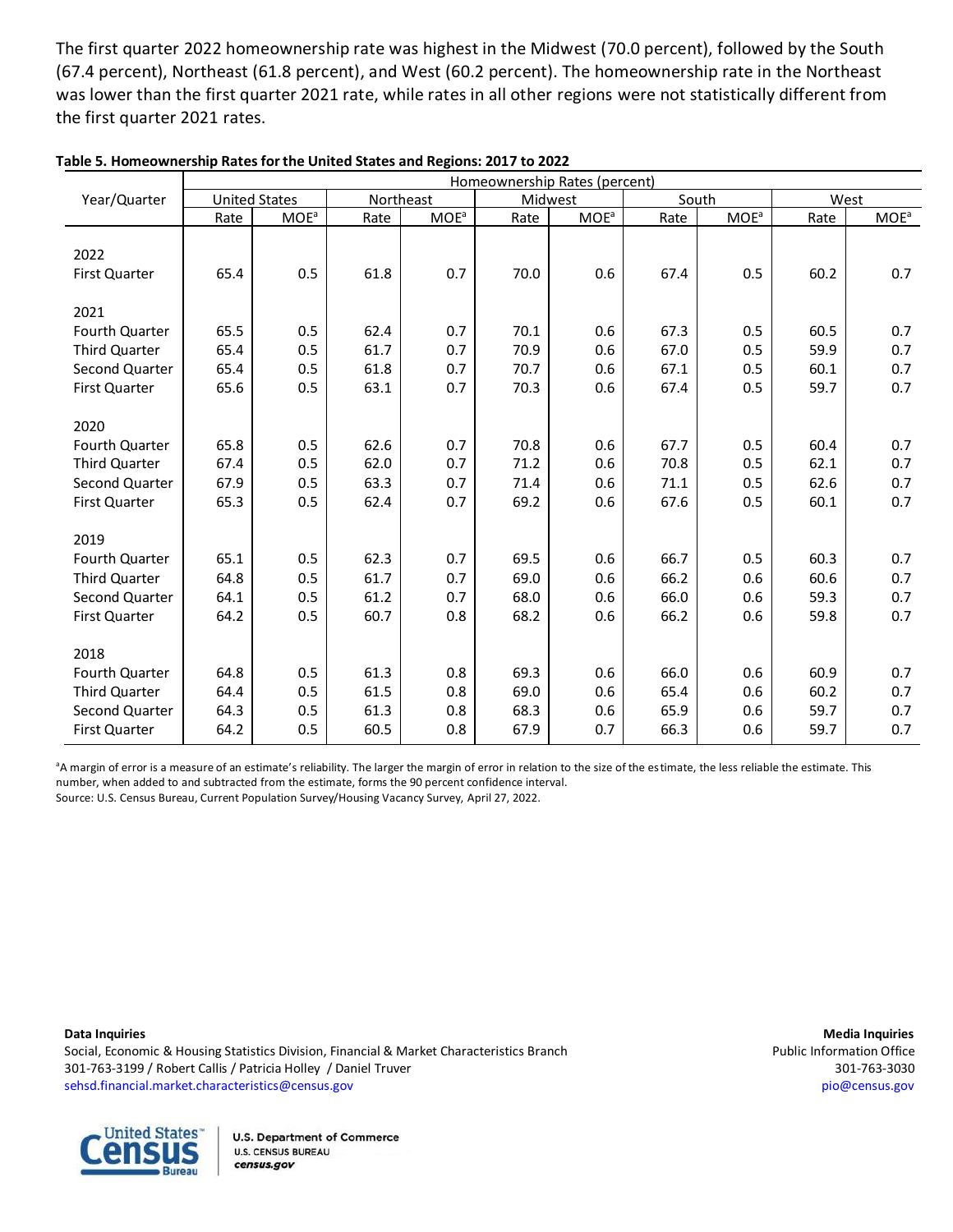The first quarter 2022 homeownership rate was highest for those householders aged 65 years and over (78.6 percent) and lowest for those householders under 35 years of age (38.8 percent). These first quarter 2022 rates were not statistically different from the rates in first quarter 2021.

|                       | Homeownership Rates (percent) |                         |                |                         |                |                         |                |         |      |                         |      |                   |
|-----------------------|-------------------------------|-------------------------|----------------|-------------------------|----------------|-------------------------|----------------|---------|------|-------------------------|------|-------------------|
| Year/Quarter          | <b>United States</b>          |                         | Under 35 years |                         | 35 to 44 years |                         | 45 to 54 years |         |      | 55 to 64 years          |      | 65 years and over |
|                       | Rate                          | <b>MOE</b> <sup>a</sup> | Rate           | <b>MOE</b> <sup>a</sup> | Rate           | <b>MOE</b> <sup>a</sup> | Rate           | $MOE^a$ | Rate | <b>MOE</b> <sup>a</sup> | Rate | $MOE^a$           |
| 2022<br>First Quarter | 65.4                          | 0.5                     | 38.8           | 0.7                     | 62.3           | 0.7                     | 69.4           | 0.7     | 75.0 | 0.7                     | 78.6 | 0.5               |
| 2021                  |                               |                         |                |                         |                |                         |                |         |      |                         |      |                   |
| Fourth Quarter        | 65.5                          | 0.5                     | 38.3           | 0.7                     | 61.4           | 0.7                     | 70.0           | 0.7     | 75.3 | 0.7                     | 79.4 | 0.5               |
| Third Quarter         | 65.4                          | 0.5                     | 38.5           | 0.7                     | 61.3           | 0.7                     | 70.1           | 0.7     | 73.7 | 0.7                     | 79.7 | 0.5               |
| Second Quarter        | 65.4                          | 0.5                     | 37.8           | 0.7                     | 61.3           | 0.7                     | 69.4           | 0.7     | 75.4 | 0.7                     | 79.6 | 0.5               |
| First Quarter         | 65.6                          | 0.5                     | 38.1           | 0.7                     | 62.0           | 0.7                     | 69.4           | 0.7     | 75.7 | 0.7                     | 79.3 | 0.5               |
| 2020                  |                               |                         |                |                         |                |                         |                |         |      |                         |      |                   |
| Fourth Quarter        | 65.8                          | 0.5                     | 38.5           | 0.7                     | 61.0           | 0.7                     | 69.8           | 0.7     | 76.0 | 0.6                     | 80.2 | 0.5               |
| <b>Third Quarter</b>  | 67.4                          | 0.5                     | 40.2           | 0.8                     | 63.9           | 0.7                     | 72.0           | 0.7     | 76.4 | 0.6                     | 80.7 | 0.5               |
| Second Quarter        | 67.9                          | 0.5                     | 40.6           | 0.8                     | 64.3           | 0.7                     | 72.2           | 0.7     | 77.4 | 0.6                     | 80.4 | 0.5               |
| First Quarter         | 65.3                          | 0.5                     | 37.3           | 0.7                     | 61.5           | 0.8                     | 70.3           | 0.7     | 76.3 | 0.6                     | 78.7 | 0.5               |
| 2019                  |                               |                         |                |                         |                |                         |                |         |      |                         |      |                   |
| Fourth Quarter        | 65.1                          | 0.5                     | 37.6           | 0.7                     | 60.4           | 0.8                     | 70.6           | 0.7     | 75.6 | 0.7                     | 79.0 | 0.5               |
| Third Quarter         | 64.8                          | 0.5                     | 37.5           | 0.7                     | 60.3           | 0.8                     | 70.1           | 0.7     | 75.1 | 0.7                     | 78.9 | 0.5               |
| Second Quarter        | 64.1                          | 0.5                     | 36.4           | 0.7                     | 59.4           | 0.8                     | 70.1           | 0.7     | 74.8 | 0.7                     | 78.0 | 0.5               |
| First Quarter         | 64.2                          | 0.5                     | 35.4           | 0.7                     | 60.3           | 0.8                     | 69.5           | 0.7     | 75.4 | 0.7                     | 78.5 | 0.5               |
| 2018                  |                               |                         |                |                         |                |                         |                |         |      |                         |      |                   |
| Fourth Quarter        | 64.8                          | 0.5                     | 36.5           | 0.7                     | 61.1           | 0.8                     | 70.1           | 0.7     | 75.5 | 0.7                     | 78.8 | 0.5               |
| Third Quarter         | 64.4                          | 0.5                     | 36.8           | 0.7                     | 59.5           | 0.8                     | 69.7           | 0.7     | 75.6 | 0.7                     | 78.6 | 0.5               |
| Second Quarter        | 64.3                          | 0.5                     | 36.5           | 0.7                     | 60.0           | 0.8                     | 70.6           | 0.7     | 75.1 | 0.7                     | 78.0 | 0.5               |
| First Quarter         | 64.2                          | 0.5                     | 35.3           | 0.7                     | 59.8           | 0.8                     | 70.0           | 0.7     | 75.4 | 0.7                     | 78.5 | 0.5               |
| 2017                  |                               |                         |                |                         |                |                         |                |         |      |                         |      |                   |
| Fourth Quarter        | 64.2                          | 0.5                     | 36.0           | 0.7                     | 58.9           | 0.8                     | 69.5           | 0.7     | 75.3 | 0.7                     | 79.2 | 0.5               |
| Third Quarter         | 63.9                          | 0.5                     | 35.6           | 0.7                     | 59.3           | 0.8                     | 69.1           | 0.7     | 75.0 | 0.7                     | 78.9 | 0.5               |
| Second Quarter        | 63.7                          | 0.5                     | 35.3           | 0.7                     | 58.8           | 0.8                     | 69.3           | 0.7     | 75.4 | 0.7                     | 78.2 | 0.6               |
| First Quarter         | 63.6                          | 0.5                     | 34.3           | 0.7                     | 59.0           | 0.8                     | 69.4           | 0.7     | 75.6 | 0.7                     | 78.6 | 0.5               |

**Table 6. Homeownership Rates by Age of Householder: 2017 to 2022**

<sup>a</sup>A margin of error is a measure of an estimate's reliability. The larger the margin of error in relation to the size of the estimate, the less reliable the estimate. This number, when added to and subtracted from the estimate, forms the 90 percent confidence interval. Source: U.S. Census Bureau, Current Population Survey/Housing Vacancy Survey, April 27, 2022.<br>.

Data Inquiries

ocial, Economic & Housing Statistics Division, Financial & Market Characteristics Branch **Public Information Office**<br>Social, Economic & Housing Statistics Division, Financial & Market Characteristics Branch ookal, Eomonic & Hodding Statistics Division, Hiancia & Market Characteristics Dianieli<br>301-763-3030 ( Robert Callis / Patricia Holley / Daniel Truver 301-763-3030 [sehsd.financial.market.characteristics@census.gov](mailto:sehsd.financial.market.characteristics@census.gov) [pio@census.gov](http://www.census.gov/manufacturing/m3) 2014  $\frac{8}{3}$ 1.0  $\overline{\phantom{a}}$ 

**Data Inquiries Media Inquiries**  $\overline{a}$  $\ddot{\phantom{0}}$ 78.7 0.7 **Principal induine:**<br>Permetian Offici mommation ome<br>201-763-3031



U.S. Department of Con census.gov 64.8 **U.S. CENSUS BUREAU**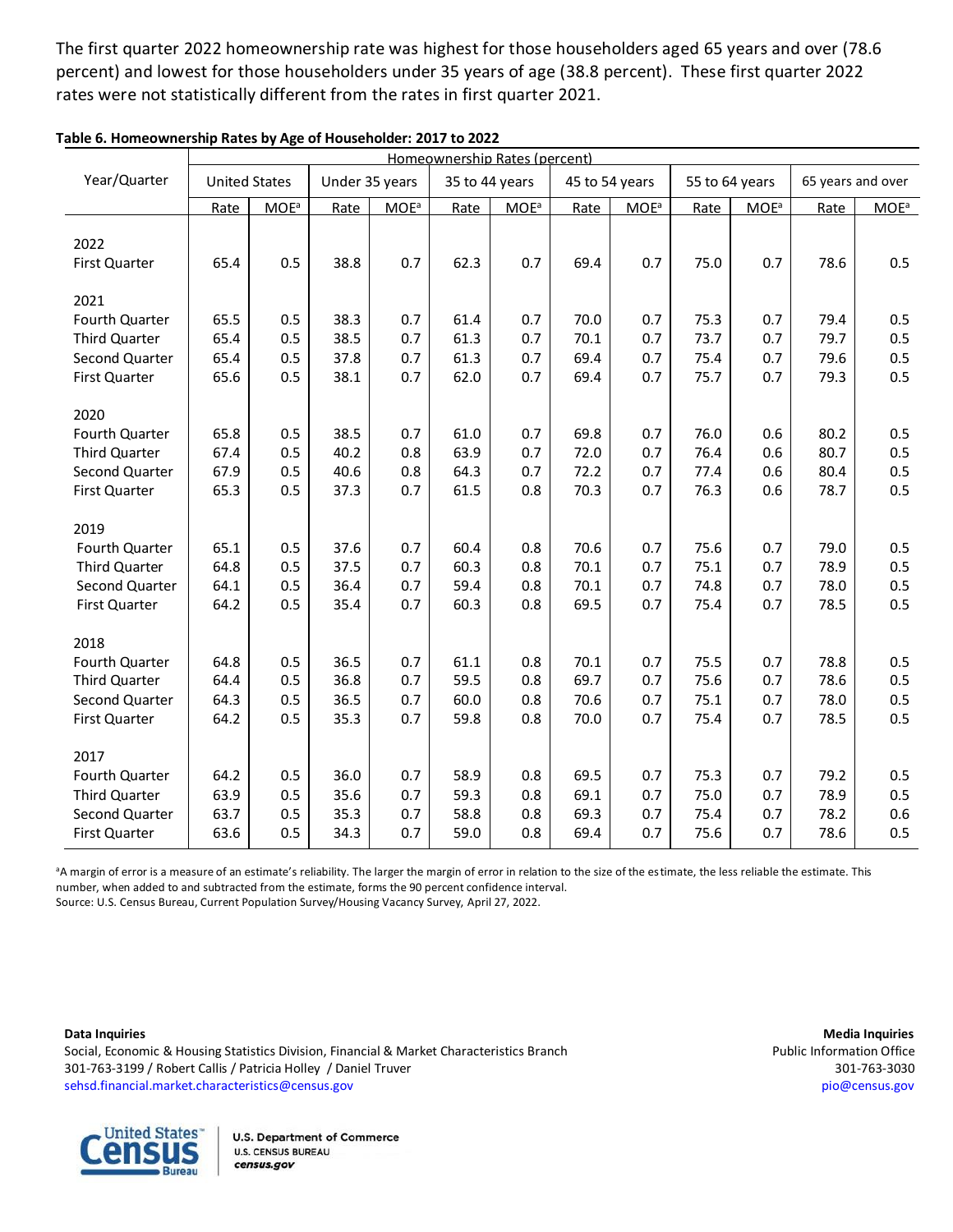For homeownership rates by race, the first quarter 2022 homeownership rate for non-Hispanic White Alone householders reporting a single race was highest at 74.0 percent. The rate for Asian, Native Hawaiian and Pacific Islander Alone householders was second at 59.4 percent and the rate for Black Alone householders was lowest at 44.7 percent. The homeownership rates for each race category were not significantly different from the first quarter 2021 rates.

|                      | Homeownership Rates (percent) |                         |              |                  |              |                  |                    |                  |      |                           |               |                         |
|----------------------|-------------------------------|-------------------------|--------------|------------------|--------------|------------------|--------------------|------------------|------|---------------------------|---------------|-------------------------|
|                      |                               |                         |              |                  |              |                  |                    | All Other Races  |      |                           |               |                         |
|                      | United                        |                         | Non-Hispanic |                  | <b>Black</b> |                  |                    |                  |      | Asian, Native,            |               | Hispanic                |
| Year/Quarter         | <b>States</b>                 |                         | White Alone  |                  | Alone        |                  | Total <sup>a</sup> |                  |      | Hawaiian and              | (of any race) |                         |
|                      |                               |                         |              |                  |              |                  |                    |                  |      | Pacific Islander<br>Alone |               |                         |
|                      | Rate                          | <b>MOE</b> <sup>b</sup> | Rate         | MOE <sup>b</sup> | Rate         | MOE <sup>b</sup> | Rate               | MOE <sup>b</sup> | Rate | MOE <sup>b</sup>          | Rate          | <b>MOE</b> <sup>b</sup> |
| 2022                 |                               |                         |              |                  |              |                  |                    |                  |      |                           |               |                         |
| First Quarter        | 65.4                          | 0.5                     | 74.0         | 0.4              | 44.7         | 0.9              | 56.0               | 1.1              | 59.4 | 1.3                       | 49.1          | 0.9                     |
|                      |                               |                         |              |                  |              |                  |                    |                  |      |                           |               |                         |
| 2021                 |                               |                         |              |                  |              |                  |                    |                  |      |                           |               |                         |
| Fourth Quarter       | 65.5                          | 0.5                     | 74.4         | 0.4              | 43.1         | 0.9              | 57.6               | 1.1              | 61.2 | 1.3                       | 48.4          | 0.9                     |
| Third Quarter        | 65.4                          | 0.5                     | 74.0         | 0.4              | 44.0         | 0.9              | 57.2               | 1.1              | 60.2 | 1.3                       | 48.3          | 0.9                     |
| Second Quarter       | 65.4                          | 0.5                     | 74.2         | 0.4              | 44.6         | 0.9              | 56.2               | 1.1              | 58.7 | 1.3                       | 47.5          | 0.9                     |
| First Quarter        | 65.6                          | 0.5                     | 73.8         | 0.4              | 45.1         | 0.9              | 57.1               | 1.1              | 59.6 | 1.3                       | 49.3          | 0.9                     |
|                      |                               |                         |              |                  |              |                  |                    |                  |      |                           |               |                         |
| 2020                 |                               |                         |              |                  |              |                  |                    |                  |      |                           |               |                         |
| Fourth Quarter       | 65.8                          | 0.5                     | 74.5         | 0.4              | 44.1         | 0.9              | 56.3               | 1.1              | 59.5 | 1.3                       | 49.1          | 0.9                     |
| <b>Third Quarter</b> | 67.4                          | 0.5                     | 75.8         | 0.4              | 46.4         | 0.9              | 58.0               | 1.1              | 61.0 | 1.3                       | 50.9          | 0.9                     |
| Second Quarter       | 67.9                          | 0.5                     | 76.0         | 0.4              | 47.0         | 0.9              | 59.3               | 1.1              | 61.4 | 1.3                       | 51.4          | 0.9                     |
| First Quarter        | 65.3                          | 0.5                     | 73.7         | 0.4              | 44.0         | 0.9              | 55.9               | 1.1              | 59.1 | 1.3                       | 48.9          | 0.9                     |
|                      |                               |                         |              |                  |              |                  |                    |                  |      |                           |               |                         |
| 2019                 |                               |                         |              |                  |              |                  |                    |                  |      |                           |               |                         |
| Fourth Quarter       | 65.1                          | 0.5                     | 73.7         | 0.4              | 44.0         | 0.9              | 55.7               | 1.1              | 57.6 | 1.3                       | 48.1          | 0.9                     |
| Third Quarter        | 64.8                          | 0.5                     | 73.4         | 0.4              | 42.7         | 0.9              | 56.0               | 1.1              | 58.5 | 1.3                       | 47.8          | 0.9                     |
| Second Quarter       | 64.1                          | 0.5                     | 73.1         | 0.4              | 40.6         | 0.9              | 55.0               | 1.1              | 57.7 | 1.3                       | 46.6          | 0.9                     |
| First Quarter        | 64.2                          | 0.5                     | 73.2         | 0.4              | 41.1         | 0.9              | 53.9               | 1.1              | 56.9 | 1.3                       | 47.4          | 0.9                     |
| 2018                 |                               |                         |              |                  |              |                  |                    |                  |      |                           |               |                         |
| Fourth Quarter       | 64.8                          | 0.5                     | 73.6         | 0.4              | 42.9         | 0.9              | 55.6               | 1.1              | 58.1 | 1.3                       | 46.9          | 0.9                     |
| Third Quarter        | 64.4                          | 0.5                     | 73.1         | 0.4              | 41.7         | 0.9              | 56.6               | 1.1              | 58.2 | 1.3                       | 46.3          | 0.9                     |
| Second Quarter       | 64.3                          | 0.5                     | 72.9         | 0.4              | 41.6         | 0.9              | 55.7               | 1.1              | 58.0 | 1.3                       | 46.6          | 1.0                     |
| First Quarter        | 64.2                          | 0.5                     | 72.4         | 0.4              | 42.2         | 0.9              | 54.8               | 1.1              | 57.3 | 1.4                       | 48.4          | $1.0\,$                 |
|                      |                               |                         |              |                  |              |                  |                    |                  |      |                           |               |                         |

### **Table 7. Homeownership Rates by Race and Ethnicity of Householder: 2018 to 2022**

<sup>a</sup>Includes people who reported Asian, Native Hawaiian or Other Pacific Islander, or American Indian or Alaska Native regardless of whether they reported any other race, as well as all other combinations of two or more races.<br>https://www.particle.org/ 72.7 0.4 42.1 0.9 55.4 1.1 58.2 1.4  $\frac{1}{2}$ 

A margin or error is a measure or an estimate 3 variability. The larger the margin or error in relation to announce interval.  $5125$ .....<br>...  $55$  $1.4$ <sup>b</sup>A margin of error is a measure of an estimate's variability. The larger the margin of error in relation to the size of the estimate, the less reliable the estimate. This<br>number, when added to and subtracted from the est

Source: U.S. Census Bureau, Current Population Survey/Housing Vacancy Survey, April 27, 2022.

Social, Economic & Housing Statistics Division, Financial & Market Characteristics Branch Public Information Office 301-763-3199 / Robert Callis / Patricia Holley / Daniel Truver 301-763-3030 [sehsd.financial.market.characteristics@census.gov](mailto:sehsd.financial.market.characteristics@census.gov) [pio@census.gov](http://www.census.gov/manufacturing/m3)

**Data Inquiries Media Inquiries**

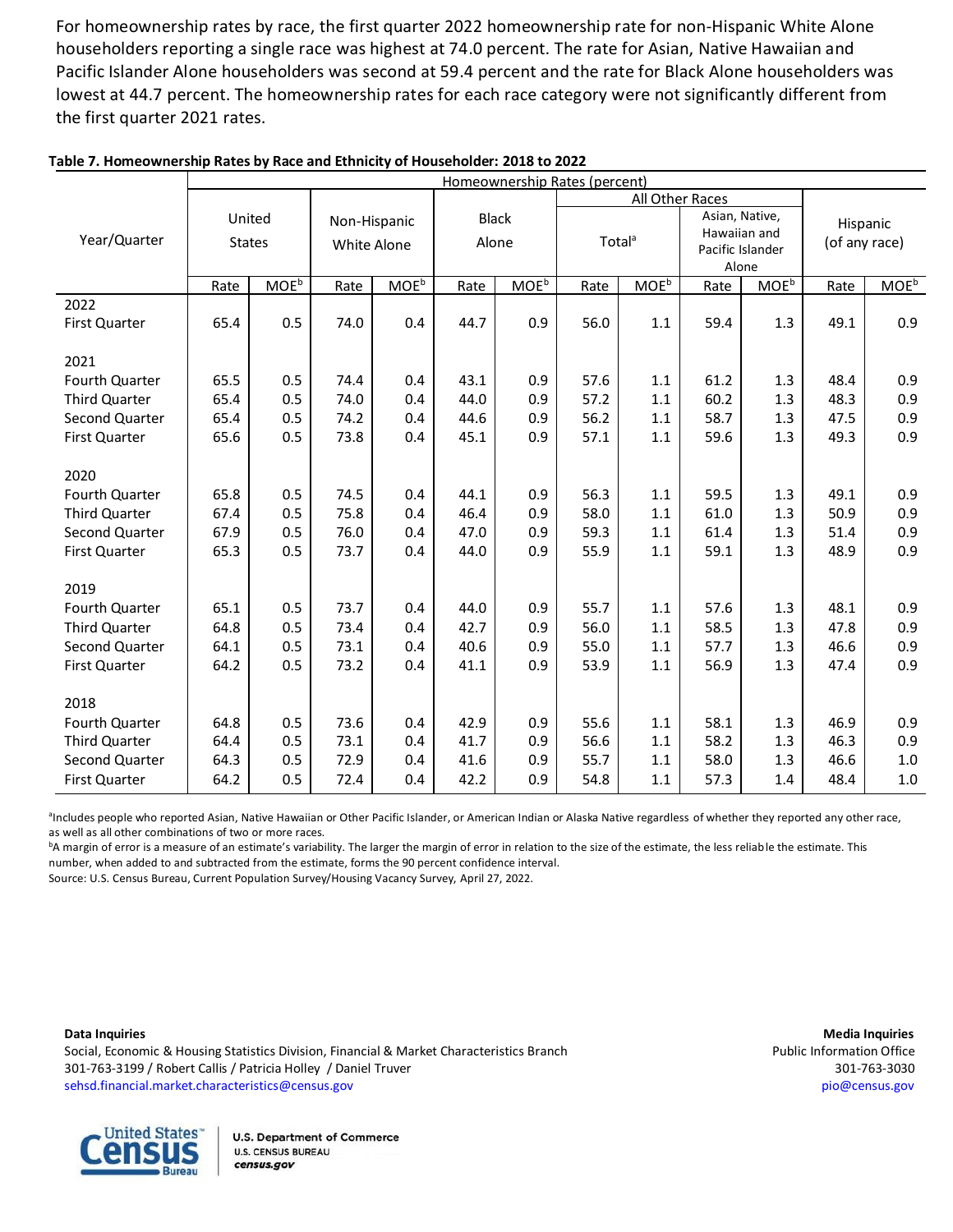The first quarter 2022 homeownership rate for households with family income greater than or equal to the median family income (79.1 percent) was not statistically different from the first quarter 2021 rate (79.4 percent). The rate for those households with family income less than the median family income (51.6 percent) was not statistically different from the first quarter 2021 rate (51.7 percent).

|                                 | Homeownership Rates (percent) |                  |                               |                                     |                                                                                  |            |  |  |  |  |
|---------------------------------|-------------------------------|------------------|-------------------------------|-------------------------------------|----------------------------------------------------------------------------------|------------|--|--|--|--|
|                                 |                               |                  | Households with family income |                                     | Households with family income less<br>than the median family income <sup>a</sup> |            |  |  |  |  |
| Year/Quarter                    | <b>United States</b>          |                  |                               | greater than or equal to the median |                                                                                  |            |  |  |  |  |
|                                 |                               |                  | family income <sup>a</sup>    |                                     |                                                                                  |            |  |  |  |  |
|                                 | Rate                          | MOE <sup>b</sup> | Rate                          | MOE <sup>b</sup>                    | Rate                                                                             | $MOE^b$    |  |  |  |  |
|                                 |                               |                  |                               |                                     |                                                                                  |            |  |  |  |  |
| 2022                            |                               |                  |                               |                                     |                                                                                  |            |  |  |  |  |
| First Quarter                   | 65.4                          | 0.5              | 79.1                          | 0.5                                 | 51.6                                                                             | 0.6        |  |  |  |  |
| 2021                            |                               |                  |                               |                                     |                                                                                  |            |  |  |  |  |
| Fourth Quarter                  | 65.5                          | 0.5              | 79.0                          | 0.5                                 | 52.0                                                                             | 0.6        |  |  |  |  |
| Third Quarter                   | 65.4                          | 0.5              | 79.0                          | 0.5                                 | 51.7                                                                             | 0.6        |  |  |  |  |
| Second Quarter                  | 65.4                          | 0.5              | 78.9                          | 0.5                                 | 51.9                                                                             | 0.6        |  |  |  |  |
| First Quarter                   | 65.6                          | 0.5              | 79.4                          | 0.5                                 | 51.7                                                                             | 0.6        |  |  |  |  |
|                                 |                               |                  |                               |                                     |                                                                                  |            |  |  |  |  |
| 2020*                           |                               |                  |                               |                                     |                                                                                  |            |  |  |  |  |
| Fourth Quarter                  | 65.8                          | 0.5              | 79.4                          | 0.5                                 | 52.3                                                                             | 0.6        |  |  |  |  |
| <b>Third Quarter</b>            | 67.4                          | 0.5              | 80.2                          | 0.4                                 | 54.7                                                                             | 0.6        |  |  |  |  |
| Second Quarter                  | 67.9                          | 0.5              | 80.5                          | 0.4                                 | 55.2                                                                             | 0.6        |  |  |  |  |
| First Quarter                   | 65.3                          | 0.5              | 78.8                          | 0.5                                 | 51.8                                                                             | 0.6        |  |  |  |  |
|                                 |                               |                  |                               |                                     |                                                                                  |            |  |  |  |  |
| 2019                            |                               |                  |                               |                                     |                                                                                  |            |  |  |  |  |
| Fourth Quarter<br>Third Quarter | 65.1<br>64.8                  | 0.5<br>0.5       | 78.8<br>78.7                  | 0.5<br>0.5                          | 51.4<br>50.9                                                                     | 0.6<br>0.6 |  |  |  |  |
| Second Quarter                  | 64.1                          | 0.5              | 78.2                          | 0.5                                 | 50.0                                                                             | 0.6        |  |  |  |  |
| First Quarter                   | 64.2                          | 0.5              | 78.0                          | 0.5                                 | 50.5                                                                             | 0.6        |  |  |  |  |
|                                 |                               |                  |                               |                                     |                                                                                  |            |  |  |  |  |
| 2018                            |                               |                  |                               |                                     |                                                                                  |            |  |  |  |  |
| Fourth Quarter                  | 64.8                          | 0.5              | 78.9                          | 0.5                                 | 50.7                                                                             | 0.6        |  |  |  |  |
| Third Quarter                   | 64.4                          | 0.5              | 78.2                          | 0.5                                 | 50.5                                                                             | 0.6        |  |  |  |  |
| Second Quarter                  | 64.3                          | 0.5              | 78.3                          | 0.5                                 | 50.2                                                                             | 0.6        |  |  |  |  |
| First Quarter                   | 64.2                          | 0.5              | 78.3                          | 0.5                                 | 50.0                                                                             | 0.6        |  |  |  |  |
|                                 |                               |                  |                               |                                     |                                                                                  |            |  |  |  |  |
| 2017                            |                               |                  |                               |                                     |                                                                                  |            |  |  |  |  |
| Fourth Quarter                  | 64.2                          | 0.5              | 78.2                          | 0.5                                 | 50.2                                                                             | 0.6        |  |  |  |  |
| Third Quarter                   | 63.9                          | 0.5              | 78.4                          | 0.5                                 | 49.5                                                                             | 0.6        |  |  |  |  |
| Second Quarter                  | 63.7                          | 0.5              | 77.9                          | 0.5                                 | 49.5                                                                             | 0.6        |  |  |  |  |
| First Quarter                   | 63.6                          | 0.5              | 77.9                          | 0.5                                 | 49.3                                                                             | 0.6        |  |  |  |  |

### **Table 8. Homeownership Rates by Family Income: 2017 to 2022**

<sup>a</sup>Based on family or primary individual income.

<sup>b</sup>A margin of error is a measure of an estimate's reliability. The larger the margin of error in relation to the size of the estimate, the less reliable the estimate. This number, when added to and subtracted from the estimate, forms the 90 percent confidence interval.<br>\*Third quarter 2020 data were impacted by interviewing restrictions due to COVID . Please see EAO fr

 $\frac{1}{2}$ \*Third quarter 2020 data were impacted by interviewing restrictions due to COVID. Please see FAQ for more information.<br>Source: U.S. Census Bureau. Current Population Survey/Housing Vacancy Survey. April 27, 2022.

Third Quarter 63.5 0.5 77.8 Source: U.S. Census Bureau, Current Population Survey/Housing Vacancy Survey, April 27, 2022.

Data Inquiries

Social, Economic & Housing Statistics Division, Financial & Market Characteristics Branch **Public Construents and Access** Public Information Office 301-763-3199 / Robert Callis / Patricia Holley / Daniel Truver 301-763-3030<br>- 301-763-3199 / Robert Callis / Patricia Holley / Daniel Truver [sehsd.financial.market.characteristics@census.gov](mailto:sehsd.financial.market.characteristics@census.gov)<br>
https://www.fileson.com/windows/windows/windows/windows/windows/windows/windows/windows/windows/windows/window

**Data Inquiries Media Inquiries** Public Information Office **Media Inquiries** 301-763-3030 pio@census.gov

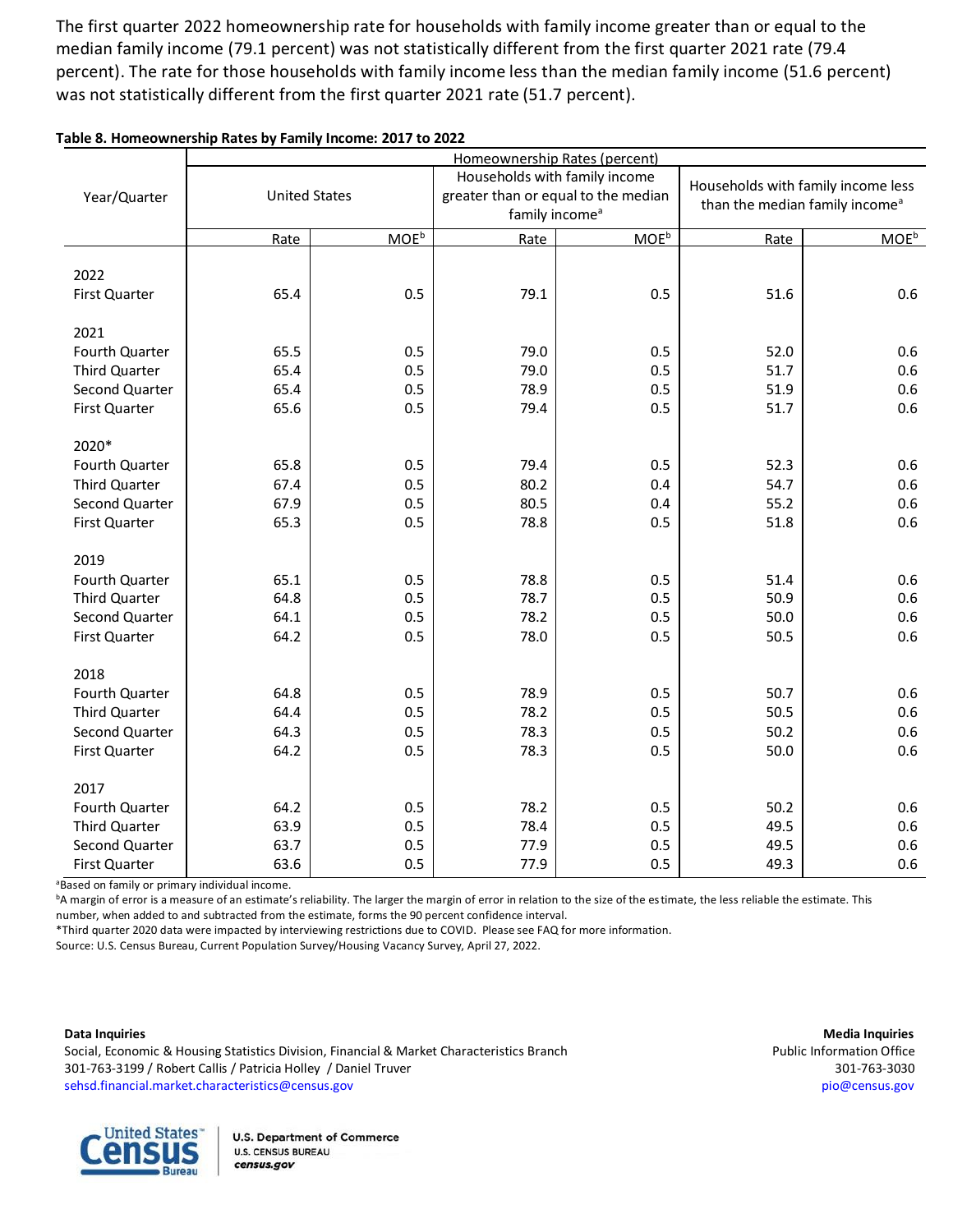The second quarter 2022 data are scheduled for release on August 2, 2022. View the full schedule in the Economic Briefing Room: [<https://census.gov/economic-indicators/>](https://census.gov/economic-indicators/). More details can be found at [<www.census.gov/housing/hvs>](https://www.census.gov/housing/hvs/index.html).

# **EXPLANATORY NOTES**

The estimates in this release are based on a sample survey and therefore are subject to both sampling and non-sampling error. Sampling error is a result of not surveying the entire population. Non-sampling error occurs because accurate information cannot always be obtained.

The sample estimate and its standard error enable one to construct a margin of error. A margin of error is a measure of an estimate's reliability. The larger a margin of error is in relation to the size of the estimate, the less reliable the estimate. For example, the standard error on the estimated rental vacancy rate of 5.8 percent is 0.139 percentage points. The margin of error, at the 90 percent confidence interval, is calculated as 1.645 x 0.139 percent, or 0.229 percentage points. Thus, the 90 percent confidence interval is from 5.6 percent to 6.0 percent. If all possible samples were surveyed under essentially the same general conditions and the same sample design, and if an estimate and its standard error were calculated from each sample, then approximately 90 percent of the margins of error would include the average result of all possible samples.

In the first quarter 2017, the parameters used to calculate standard errors for rates and estimates were updated. The factors are evaluated, and updated if necessary, after approximately 15 months of data have been collected from a new Current Population Survey/Housing Vacancy Survey (CPS/HVS) sample following a decennial census. The current sample has been fully phased-in since July 2015.

Since the first quarter 2003, the CPS/HVS housing inventory estimates have been controlled to independent housing unit estimates based upon Census 2000 (2000-2009 data) and Census 2010 (2010-present data) and updated with building permit data, estimates of housing loss, and other administrative records data. In the second quarter 2021, the CPS/HVS revised the series of housing inventory estimates back to the first quarter 2010, based on the latest series of independent housing controls, the vintage 2020 time series. Housing inventory estimates from the second quarter 2000 through the fourth quarter 2009 are revised based on the vintage 2010 time series. Housing inventory estimates prior to the second quarter 2000 have not been revised. The CPS/HVS housing inventory data series are based on the independently produced vintage 2020 housing unit estimates that are projected forward through the current quarter. The vintage 2020 estimates are benchmarked to the 2010 Census. The same general procedure will be followed each year in revising housing inventory estimates with the most up-to-date independent housing estimates available.

 For an explanation of the methodology used in producing the housing inventory independent estimates, please see: [<www.census.gov/programs-surveys/popest.](http://www.census.gov/programs-surveys/popest.html)html>

Note: This time series is by the latest "vintage" year. For example, vintage 2020 means that all of the estimates in this time series are identified as belonging to "vintage 2020." The 2010 data are from the 2020 vintage, the 2011 data are from the 2020 vintage, and so on.

**Data Inquiries Media Inquiries**



Social, Economic & Housing Statistics Division, Financial & Market Characteristics Branch Public Information Office 301-763-3199 / Robert Callis / Patricia Holley / Daniel Truver 301-763-3030 [sehsd.financial.market.characteristics@census.gov](mailto:sehsd.financial.market.characteristics@census.gov) [pio@census.gov](http://www.census.gov/manufacturing/m3)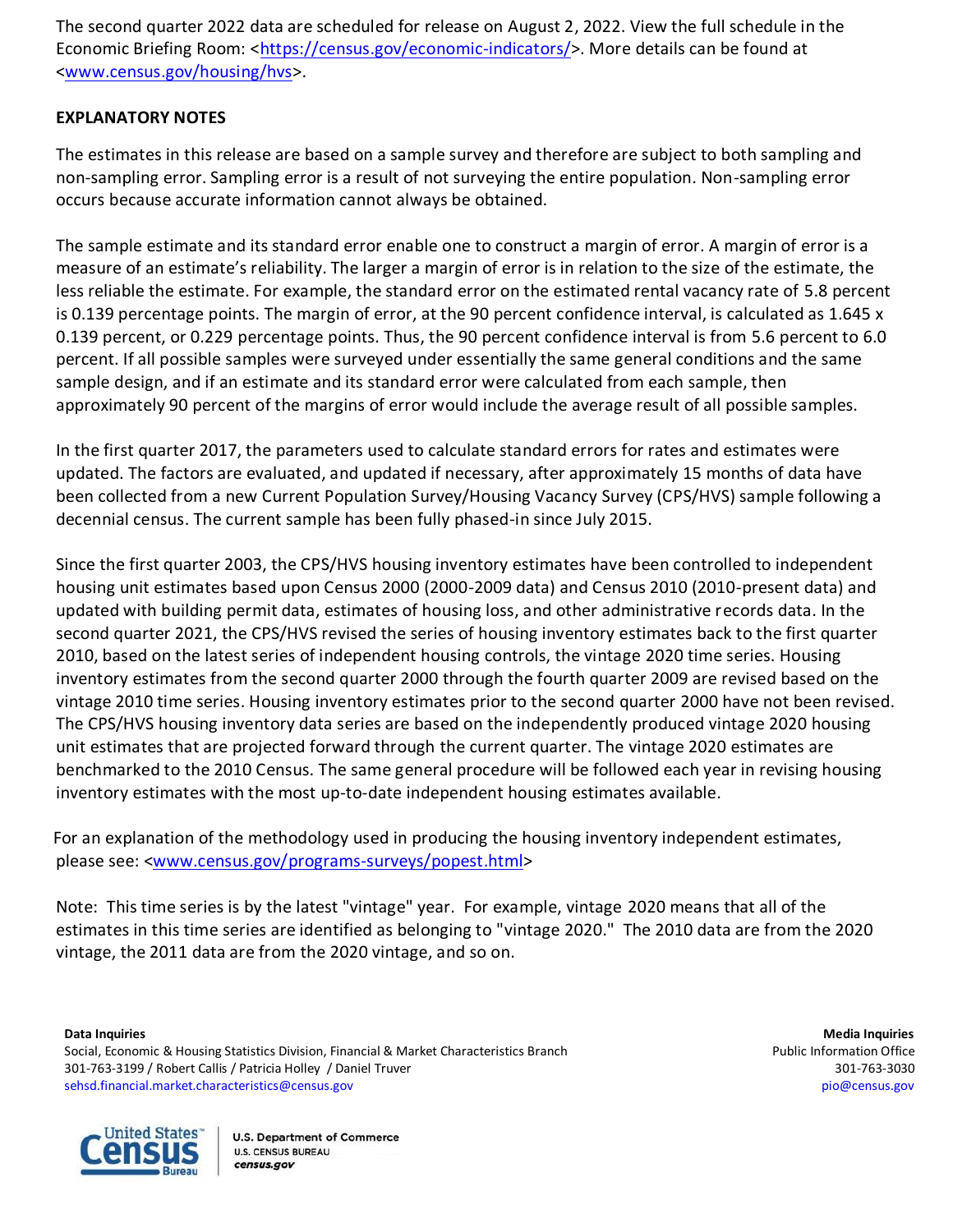The CPS/HVS also began computing first-stage factors (used for weighting purposes) based on year-round and seasonal counts of housing units from Census 2000 for the first quarter 2003. From 1980 to 2002, the CPS/HVS first-stage factors were based on year-round estimates only. The effect on the data is slight and the change should improve the counts of year-round and seasonal units. For more information on the effects of these changes, please see the Source and Accuracy Statement at: [<www.census.gov/housing/hvs/files/qtr122/source\\_22q1.pdf>](http://www.census.gov/housing/hvs/files/qtr122/source_22q1.pdf)

Beginning in the first quarter 2012, the population controls reflect the results of the 2010 Decennial Census. This change has virtually no effect on vacancy and homeownership rates. Research has shown that the new 2010-based controls increased the rental vacancy rate in April 2010 from 10.43 percent to 10.45 percent - a difference of less than 1/10 of one percent. The homeowner vacancy rate remained the same at 2.63 percent, while the homeownership rate was up from 66.67 percent to 66.74 percent.

The question on race on the CPS was modified beginning in the first quarter 2003 to comply with new standards for federal statistical agencies. Respondents are now allowed to report one or more races. The question on Hispanic origin is asked separately, and is asked before the question on race.

First-stage factors for year-round vacant units have been corrected as of the second quarter 2004. Research has shown that this correction had no significant effect on the vacancy rates or homeownership rates.

The rental vacancy rate is the proportion of the rental inventory that is vacant for rent. In tables 1 and 2, the rates are computed using the following formula.

$$
Rental\text{ Vacancy Rate } (\%) = \left(\begin{array}{c}\n\text{ Vacant year - round units for rent}\n \hline\n\text{ Internet power - round units for rent}\n \hline\n\text{ occupied } + \left(\begin{array}{c}\n\text{ Vacant year - round units for rent}\n \hline\n\text{ units rented but units for rent}\n\end{array}\right) + \left(\begin{array}{c}\n\text{ Vacant year - round units for rent}\n\end{array}\right)\n\end{array}\right) * 100
$$

The homeowner vacancy rate is the proportion of the homeowner inventory that is vacant for sale. In tables 1 and 2 the rates are computed using the following formula.

However, 
$$
Vacancy Rate (\%) = \left( \frac{Vacant year - round}{\left( \frac{Owner}{units} \right) + \left( \frac{Vacant year - round}{units sold but} \right) + \left( \frac{Vacant year - round}{units for sale only} \right)} \right) * 100
$$

\nWhen  $Vacant year - round$  is old but  $Vacant year - round$  is used to be used.

The homeownership rate is the proportion of households that is owner-occupied. It is computed by dividing the number of households that are occupied by owners by the total number of occupied households (tables 4, 4SA and 5).

$$
Home ownership Rate (\%) = \left[ \frac{Owner \ occupied \ housing \ units}{Total \ Occupied \ housing \ units} \right] * 100
$$

**Data Inquiries Media Inquiries** Social, Economic & Housing Statistics Division, Financial & Market Characteristics Branch Public Information Office 301-763-3199 / Robert Callis / Patricia Holley / Daniel Truver 301-763-3030 [sehsd.financial.market.characteristics@census.gov](mailto:sehsd.financial.market.characteristics@census.gov) [pio@census.gov](http://www.census.gov/manufacturing/m3)